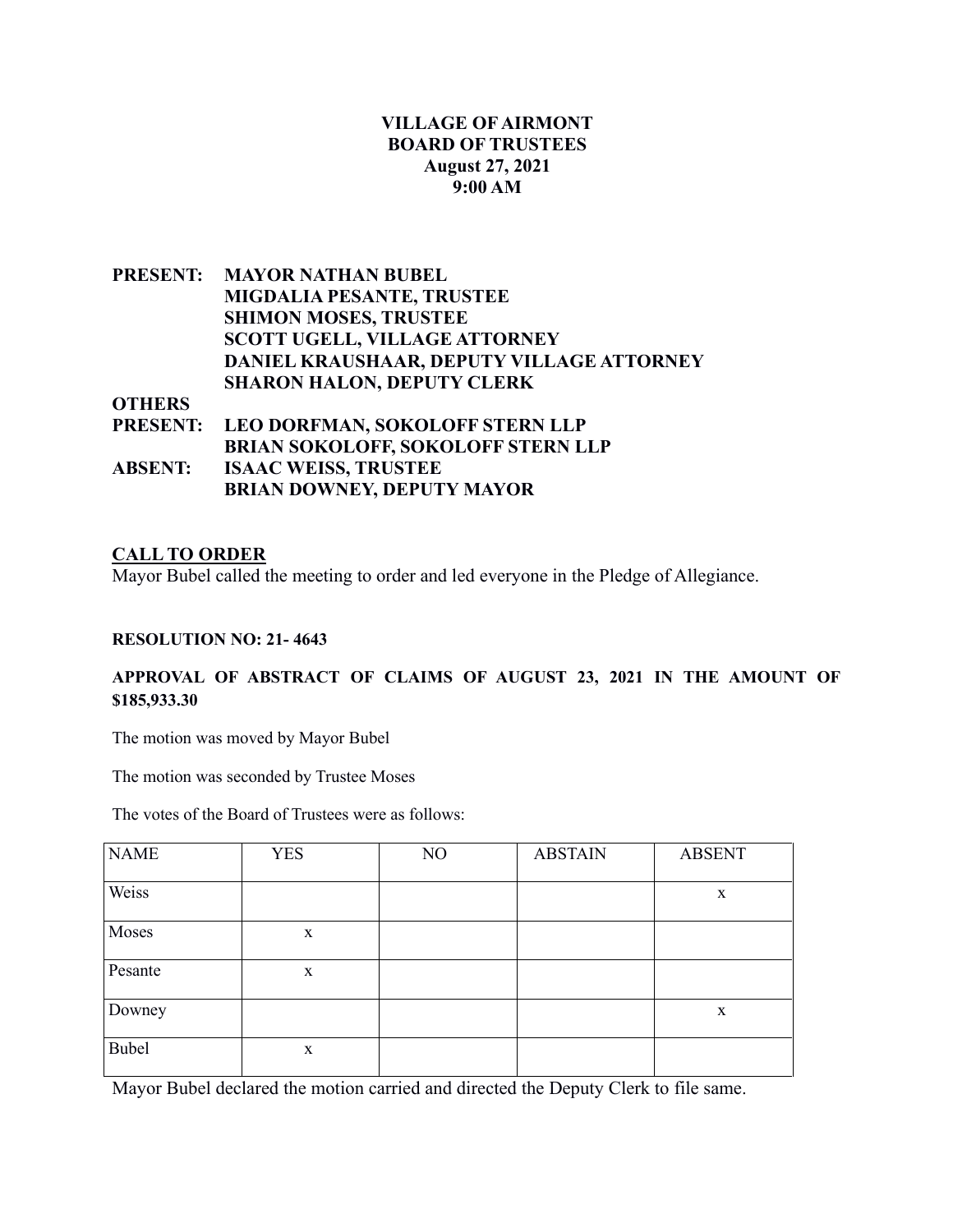#### **RESOLUTION NO: 21-4644**

## **RESOLUTION AUTHORIZING THE VILLAGE ATTORNEY, ASSISTANT VILLAGE ATTORNEY, AND/OR SPECIAL COUNSEL DENNIS LYNCH, TO DEFEND THE VILLAGE OF AIRMONT AGAINST AN ARTICLE 78 PROCEEDING BROUGHT AGAINST THE ZONING BOARD OF APPEALS OF THE VILLAGE OF AIRMONT BY SHLOMY DEMBITZER.**

**WHEREAS,** an Article 78 Proceeding has been commenced against the Village of Airmont Zoning Board of Appeals by Shlomy Dembitzer; and

**WHEREAS,** the Village Board has an obligation to defend the Zoning Board of Appeals,

**NOW, THEREFORE, BE IT RESOLVED,** that the Village Board of the Village of Airmont hereby authorizes the Village Attorney, Assistant Village Attorney and/or Special Counsel, Dennis Lynch, to defend the Zoning Board of Appeals with regard to the aforementioned Article 78 on behalf of the Village of Airmont for the sum of \$175 per hour.

The motion was moved by Mayor Bubel

The motion was seconded by Trustee Moses

The votes of the Board of Trustees were as follows:

| <b>NAME</b>  | <b>YES</b>  | NO | <b>ABSTAIN</b> | <b>ABSENT</b> |
|--------------|-------------|----|----------------|---------------|
|              |             |    |                |               |
| Weiss        |             |    |                | $\mathbf X$   |
| Moses        | $\mathbf X$ |    |                |               |
| Pesante      | $\mathbf X$ |    |                |               |
| Downey       |             |    |                | $\mathbf X$   |
| <b>Bubel</b> | $\mathbf X$ |    |                |               |

Mayor Bubel declared the motion carried and directed the Deputy Clerk to file same.